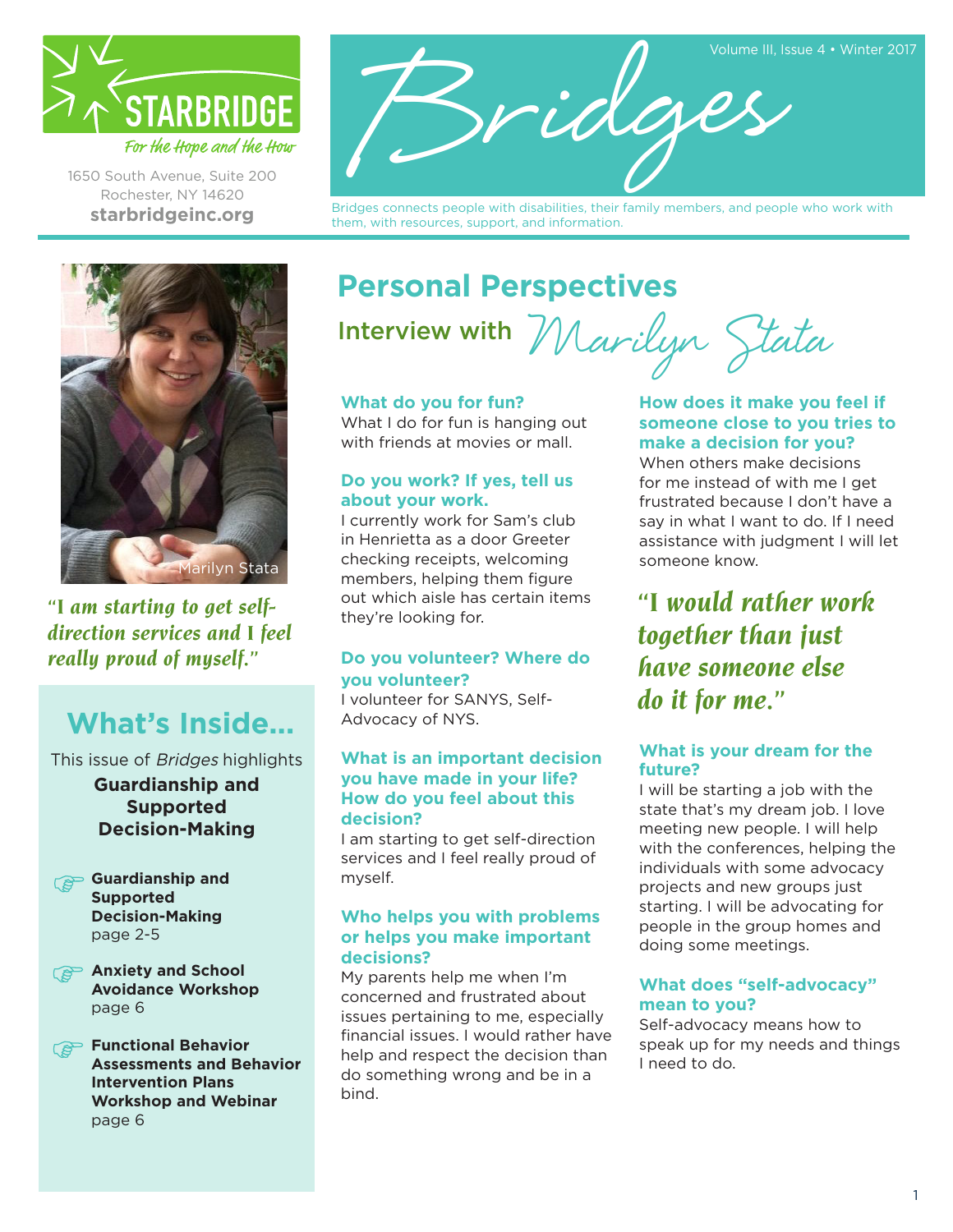How do we make decisions? Who do we turn to? Most of us consult with family, friends, or trusted professionals to decide. This process of consulting with others describes supported decision-making. From where to go for lunch to important financial and health care options, decision-making touches every aspect of our lives. Is decision-making different for adults who have disabilities? It may be a guardian who makes the decisions; or it may be the person working with a trusted group of supporters who make decisions together. In this issue of *Bridges*, we explore two different decision-making options. Which one is right for your family? Only the adult who has a disability together with their circle of support can decide.

# **What is Guardianship?**

**Article 17A**

In New York State, when a person becomes 18 years old they are assumed to be legally able to make decision for themselves. This means no other person is allowed to make a personal, medical or financial decisions for that person. If a person is "intellectually disabled or developmentally disabled (I/DD)," has difficulty making decisions for themselves and over 18 years old, you can ask the Surrogate's Court to appoint a guardian for them.

# **Guardianship Basics**

- Families have traditionally been advised to pursue guardianship as a way of protecting their children; today this notion is being challenged
- Requires only certification from one physician and one psychologist or two physicians
- A guardian is appointed by the court
- Very broad in scope of decision-making – a guardian legally can make all healthcare, financial, housing, education, employment, and every other decision for the person
- Most restrictive type of decision-making – takes away a person's civil rights and gives them to the guardian

An Article 17-A Guardianship is available only for people who are I/DD. These are the legal terms used in Article 17-A of the Surrogate's Court Procedures Act.

A certification from one physician and one psychologist or two physicians must be filed with the petition certifying that the person has a disability and is not able to manage their affairs because of intellectual disability, developmental disability or a traumatic head injury. The Surrogate's Court can appoint a guardian of the person, the property, or both.

An Article 17-A Guardianship is very broad and covers most decisions that are usually made by a family for a child such as financial and healthcare decisions. Adapted from [https://www.nycourts.gov/](https://www.nycourts.gov/courthelp/Guardianship/17A.shtml) [courthelp/Guardianship/17A.shtml](https://www.nycourts.gov/courthelp/Guardianship/17A.shtml)

Guardianship is the means by which the state (through a court proceeding) takes the right and power to make choices away from a person (often called the "ward") and gives the power to another, the guardian. In New York, the ward loses all legal ability to make decisions about healthcare, finances, where to live, who to associate with, what kind of education or work they will have, and every other aspect of their life.



#### **What is the purpose of guardianship?**

Historically, guardianship has been seen as a way of protecting vulnerable persons, including persons with I/DD. Changes in the way that we understand disability today challenge this view. For example, research shows that promoting self-determination and inclusion in the community is often the best protection. Even if guardianship may have made sense in the past when no one expected persons with I/DD to strive for greater independence, today self-determined and inclusive lives are the goal.

The current law in New York allows families to obtain guardianship, often without even a hearing, based entirely on affirmations by healthcare professionals attesting to their child's I/DD and the conclusion that it would be in the child's best interest to have a guardian appointed. This law has been widely criticized by scholars and practitioners and new versions of the law with more procedural protections are being considered by the legislature.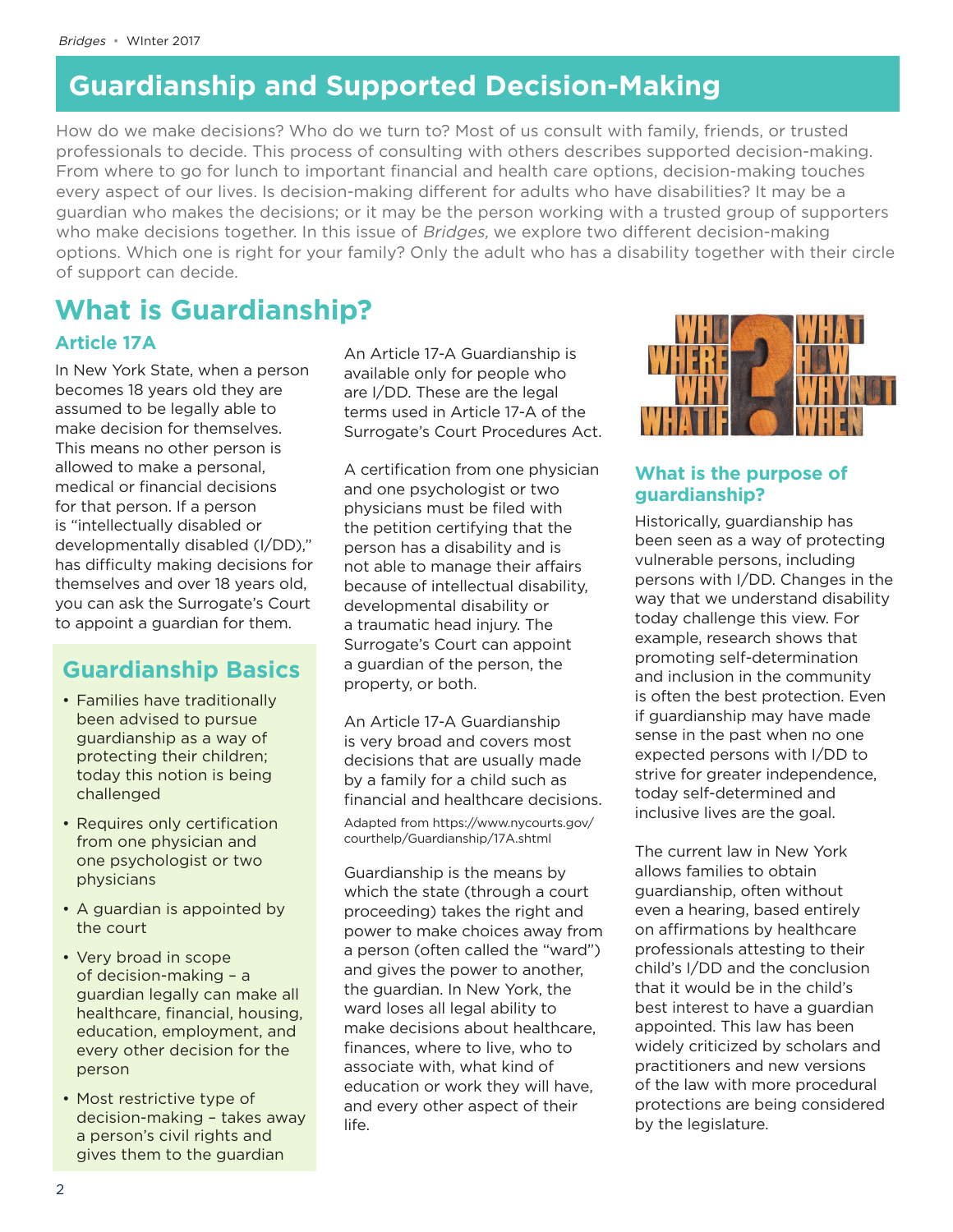### **What is Guardianship?** *continued from page 2*

#### **Why do people seek guardianship for their children?**

Families are often told that they need to obtain guardianship when their child with I/DD turns 18 in order to participate in their child's educational planning or to seek benefits from the Office for Persons with Developmental Disabilities (OPWDD). This misinformation often leads families to seek guardianship without realizing that guardianship entails the total deprivation of their child's rights and without considering available alternatives.

For further information, please see [http://sdmny.org/wp-content/](http://sdmny.org/wp-content/uploads/2017/04/170509-Guardianship-and-Alternatives-FAQs.pdf) [uploads/2017/04/170509-Guardianship](http://sdmny.org/wp-content/uploads/2017/04/170509-Guardianship-and-Alternatives-FAQs.pdf)[and-Alternatives-FAQs.pdf](http://sdmny.org/wp-content/uploads/2017/04/170509-Guardianship-and-Alternatives-FAQs.pdf)

#### **Article 81 of the Mental Hygiene Law**

Appointment of a Guardian for Personal Needs and/or Property Management, authorizes a proceeding based on the concept of the least restrictive alternative - one that authorizes the appointment of a guardian whose authority is appropriate to satisfy the needs of an incapacitated person, either personal or financial, while at the same time tailored and limited to only those activities for which a person needs assistance. The standard for appointment under this procedure focuses on the decisional capacity and functional limitations of the person for whom the appointment is sought rather

than on some underlying mental or physical condition of the person.

For further information, please see [http://ocfs.](http://ocfs.ny.gov/ohrd/materials/151670.pdf) [ny.gov/ohrd/materials/151670.pdf](http://ocfs.ny.gov/ohrd/materials/151670.pdf)

"Never assume a person who has difficulty communicating has nothing to say."

# **What is Supported Decision-Making?**

Supported decision-making (SDM) is an alternative to guardianship that allows a person with a disability to work with a team and make their own choices about their own life. Under this model, the person designates people to be part of a support network to help with decision-making.

SDM promotes selfdetermination, control and autonomy. It fosters independence. Unlike substituted decision-making, where guardians or family members or caregivers make decisions for the individual, supported decision-making enables the person to make

their own decisions with assistance from a trusted network of supporters.

Likewise, people with disabilities may need assistance making decisions about living arrangements, health care, lifestyles and financial matters, but they don't necessarily need a guardian to make those decisions for them. What they might need instead is a trusted network of supporters to field questions and review options so they too can confer and consult, and then reach their own decisions. Supporters can be family members, coworkers, friends, and past or

present providers (though many SDM models discourage paid staff on support networks). It is critical that the individual select supporters who know and respect their will and preferences, and will honor the choices and decisions they make.

For further information, please see [http://](http://supporteddecisions.org/about-sdm/) [supporteddecisions.org/about-sdm/](http://supporteddecisions.org/about-sdm/)

Often the arrangement will be reduced to writing in a contract called a "supported decisionmaking agreement." Some institutions, like schools, may agree to accept such agreements instead of guardianship as is the

continued on page 4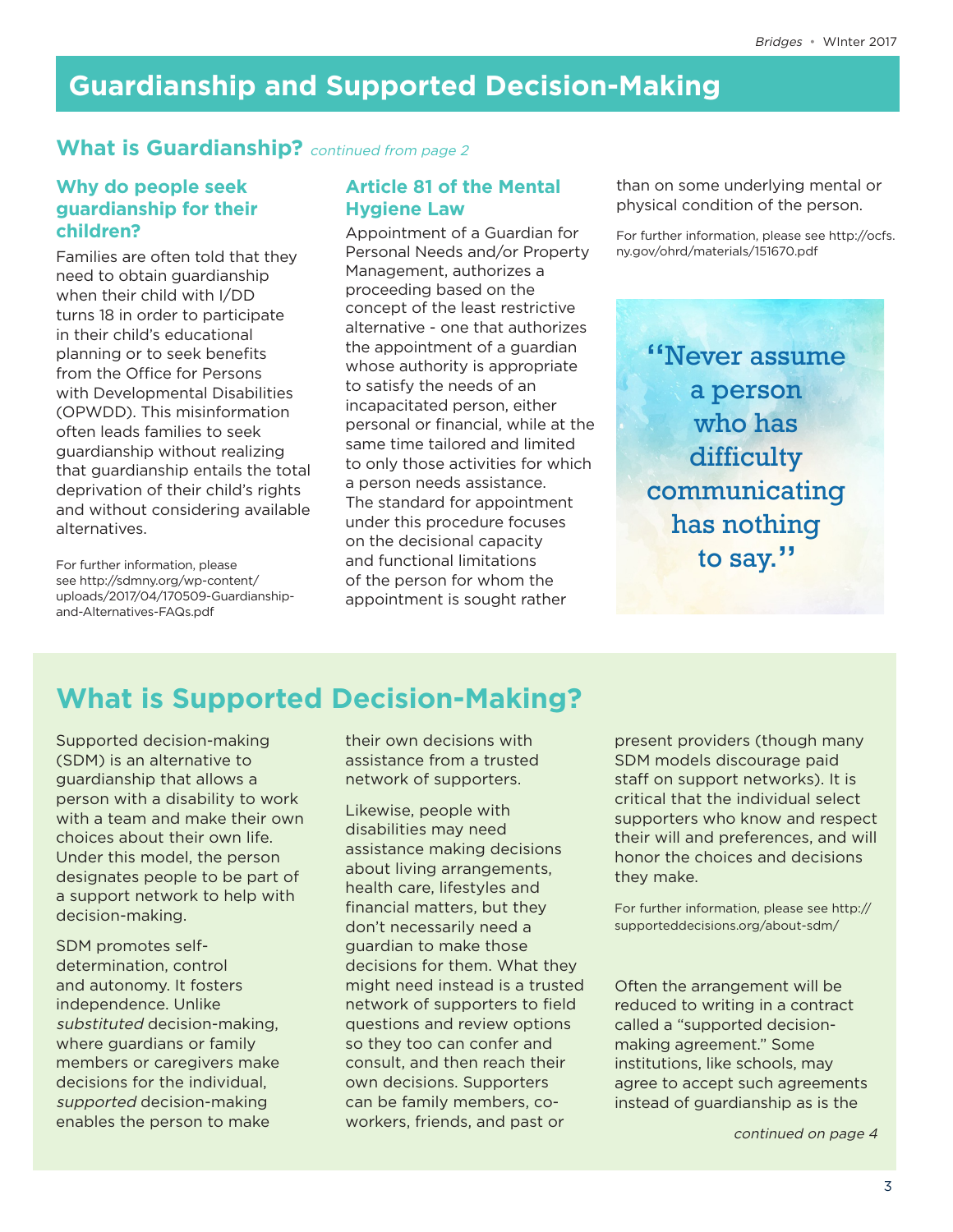### **What is Supported Decision-Making?** continued from page 3

case in Washington, DC. Some states, like Texas and Delaware, now have laws requiring private third parties (like doctors, financial institutions, or landlords) to accept supported decision-making agreements. While New York does not yet have such a law, Supported Decision-Making New York hopes to develop evidence that will support legislation, regulations, and policies that will make supported decision-making a more readily available alternative to guardianship in the future.

For further information, please see [http://](http://sdmny.org/for-parents/alternatives-to-guardianship/) [sdmny.org/for-parents/alternatives-to](http://sdmny.org/for-parents/alternatives-to-guardianship/)[guardianship/](http://sdmny.org/for-parents/alternatives-to-guardianship/)

#### **How to Provide Support**

A supporter is someone who a decision-maker knows and trusts. Generally, good supporters have an understanding of the decisionmaker's abilities, learning styles,

### **Supported Decision-Making Basics**

- An alternative to guardianship
- Allows people who have disabilities to choose family, friends, or trusted others to support them in making their own decisions
- Often the arrangement

will be documented in a contract called a "supported decision-making agreement"

- A person retains their civil rights
- A person-centered approach to decision-making

and personality, and are aware of how the decision-maker's strengths and weaknesses may affect her decision-making process.

When supporting a decisionmaker, a skilled supporter:

- listens more than talks
- repeats, reviews and simplifies information for a decision-maker
- observes the decision-maker's body language
- encourages purposeful conversations led by the decision-maker
- asks open-ended questions
- helps the decision-maker to give authentic responses instead of those that a supporter prefers
- focuses on the decisionmaker's strengths rather than weaknesses.

#### **How Not to Provide Support**

Importantly, supporters do NOT rescue. A "rescuer" gives advice, controls, knows best, disempowers, jumps to conclusions, doesn't listen, and talks a lot. A "rescuer" might try to complete a task for a decisionmaker, instead of allowing her to assume the responsibility for completing that task, despite the possibility that she might not do it successfully—or at least as well as the would-be "rescuer"—and that the decision-maker might face unwanted consequences. Instead, a supporter believes in the "dignity of risk."

#### **What is Dignity of Risk?**

Sometimes a decision-maker's decisions will not go in the way that decision-maker or supporters prefer. However, every "poor" decision may present a valuable learning opportunity that will help the decision-maker in the long run. In the words of Robert Peske,

*"To deny the right to make choices in an effort to protect the person with disabilities from risk is to diminish their human dignity."*

For further information, please see [http://](http://sdmny.org/for-parents/how-to-provide-support/) [sdmny.org/for-parents/how-to-provide](http://sdmny.org/for-parents/how-to-provide-support/)[support/](http://sdmny.org/for-parents/how-to-provide-support/)

# **Alternatives to Guardianship and SDM in New York State**

There are many alternatives, depending on why people think guardianship may be desirable in the first instance. For example, if the issue is financial, there are alternatives including representative payeeships for SSI payments, authorized representation for Medicaid benefits, joint or limited bank accounts, credit or bank cards with predetermined limits, and powers of attorney. For healthcare, the persons with I/DD may execute a healthcare proxy. Also, New York's Family Healthcare Decisions Act permits involved family members to make decisions on behalf of persons with I/DD without guardianship.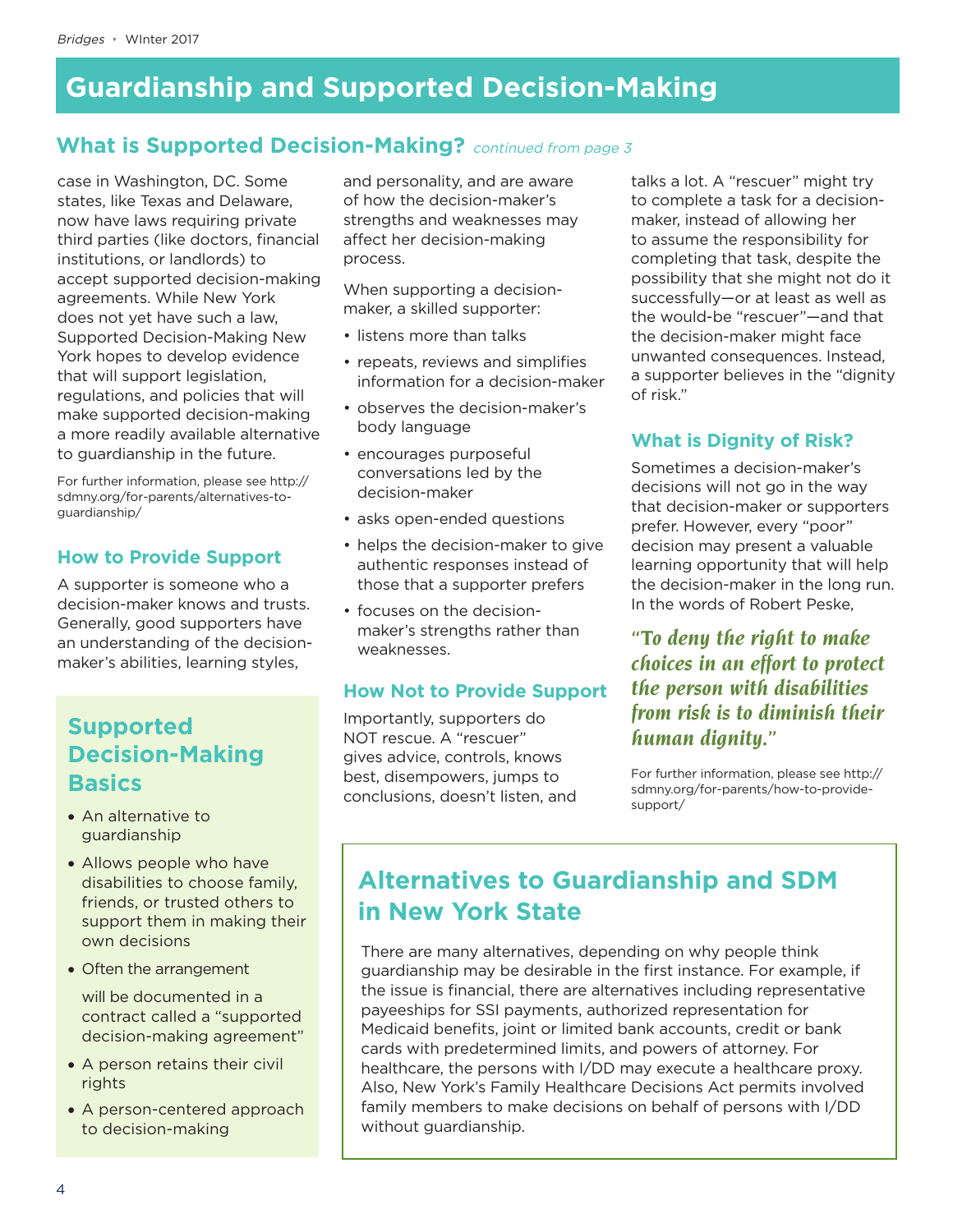# Interview with **Desiree Loucks-Baer**

Desiree Loucks-Baer is the **Who can be a decision-**<br>Director of Program and Member **maker? Is it inappropriate**<br>Services, NYS Association of **for persons who have**<br>Community and Residential **significant disabilities?** Director of Program and Member Services, NYS Association of Community and Residential Agencies (NYSACRA). Most recently, she has been working with CUNY/Hunter College on a DDPC grant developing and piloting a model for Supported Decision-Making for people with intellectual and developmental disabilities in NYS.

#### **How can parents and family members help persons with disabilities to be decisionmakers?**

Practicing decision-making is huge. Assist decision-makers to select supporters and to vocalize how and when to make decisions. Then make sure those choices are honored. Teach decision-makers to extend decision-making beyond family and friends to direct support personnel and to community members.

It's important to remember that decision-making for any of us involves risk. Give people who have disabilities opportunities to experience something different beyond the predictable choices in any given situation. They need the opportunity to take risks and to learn from them.

#### **Who can be a decisionmaker? Is it inappropriate for persons who have significant disabilities?**

Anyone can be a decisionmaker. People who are nonverbal, for example, still communicate choices. They communicate to people in their support networks what they prefer or don't prefer. Decisionmaking is very person-specific.

We know through research that supported decision-makers are safer, more empowered, and develop better relationships. People in a guardianship situation are more vulnerable because they are less empowered.

I want parents and family members to understand that supported decision-making is another tool in the toolbox. The decision ultimately comes down to the person and the family.

### *"There is no greater disability in society, than the inability to see a person as more."*

 *-* Robert M. Hensel

Check out Starbridge webinar recordings **Guardianship and Supported Decision Making: Planning for the Future –**  A Webinar Series to Explore Legal and Financial Options



[http://www.starbridgeinc.org/resources/webinar](http://www.starbridgeinc.org/resources/webinar-recordings)[recordings](http://www.starbridgeinc.org/resources/webinar-recordings)



American Association on Intellectual and Developmental Disabilities webinar, Education Archive, Guardianship and Supported Decision-Making

[http://aaidd.org/education/education](http://aaidd.org/education/education-archive/2017/09/28/default-calendar/guardianship-and-supported-decision-making#.WeD2Vk2WxLO)[archive/2017/09/28/default-calendar/](http://aaidd.org/education/education-archive/2017/09/28/default-calendar/guardianship-and-supported-decision-making#.WeD2Vk2WxLO) [guardianship-and-supported-decision](http://aaidd.org/education/education-archive/2017/09/28/default-calendar/guardianship-and-supported-decision-making#.WeD2Vk2WxLO)[making#.WeD2Vk2WxLO](http://aaidd.org/education/education-archive/2017/09/28/default-calendar/guardianship-and-supported-decision-making#.WeD2Vk2WxLO)

Supported Decision-Making New York <http://sdmny.org/>

#### Texas Council for Developmental Disabilities, Supported Decision-Making

[http://www.tcdd.texas.gov/resources/](http://www.tcdd.texas.gov/resources/guardianship-alternatives/supported-decision-making/) [guardianship-alternatives/supported](http://www.tcdd.texas.gov/resources/guardianship-alternatives/supported-decision-making/)[decision-making/](http://www.tcdd.texas.gov/resources/guardianship-alternatives/supported-decision-making/)

#### ASAN, Autistic Self Advocacy Network

[http://autisticadvocacy.org/2016/02/the](http://autisticadvocacy.org/2016/02/the-right-to-make-choices-new-resource-on-supported-decision-making/)[right-to-make-choices-new-resource-on](http://autisticadvocacy.org/2016/02/the-right-to-make-choices-new-resource-on-supported-decision-making/)[supported-decision-making/](http://autisticadvocacy.org/2016/02/the-right-to-make-choices-new-resource-on-supported-decision-making/)

#### National Resource for Supported Decision-Making

[http://www.supporteddecision making.](http://www.supporteddecisionmaking.org/about) [org/about](http://www.supporteddecisionmaking.org/about)

#### Delaware DDC, Supported Decision Making: Your Support, My Decisions

[https://www.youtube.com/](https://www.youtube.com/watch?v=dGJe5KyflxM) [watch?v=dGJe5KyflxM](https://www.youtube.com/watch?v=dGJe5KyflxM)

#### Impact Stories: Jenny Hatch

[http://www.supporteddecision making.](http://www.supporteddecisionmaking.org/impact-stories/jenny-hatch) [org/impact-stories/jenny-hatch](http://www.supporteddecisionmaking.org/impact-stories/jenny-hatch)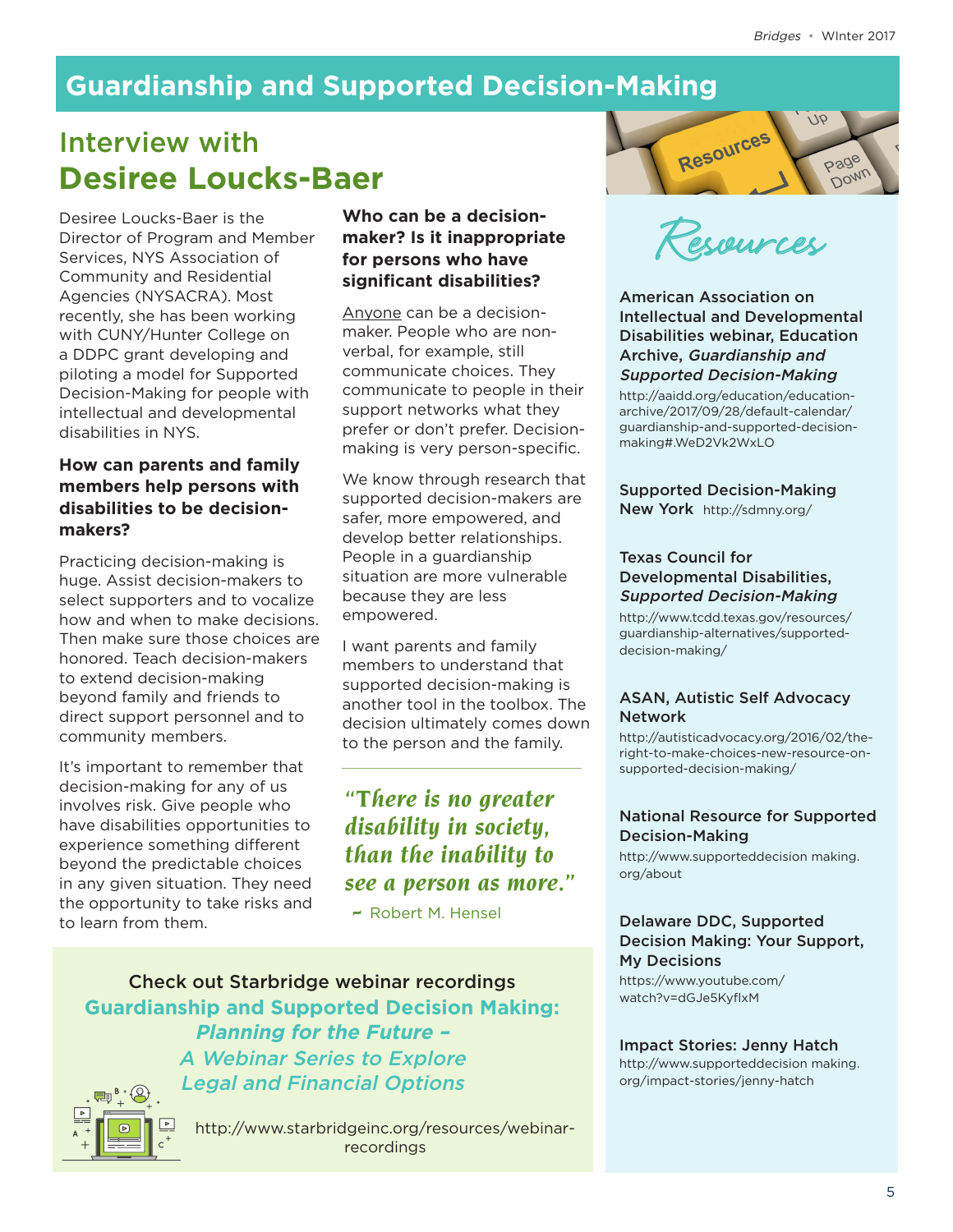**Starbridge** Workshops, Conferences & Special Events Check our website event calendar for updates! www.starbridgeinc.org/events

### **Anxiety and School Avoidance**

#### **January 16, 6:00-7:30pm**

Randolph Free Library 26 Jamestown Street Randolph, NY 14772 (Workshop will be held in library basement, which is accessible by elevator)

Anxiety is a natural part of childhood, but when anxiety impedes on your child's ability to learn, you may need support and services through the Committee on Special Education. Learn how to collaborate with your child's school and what supports and services are available through school when your child has anxiety.

#### **Registration is required.**

This workshop is FREE to family members of children who have disabilities or suspected disabilities. **To register**, please go to the event calendar on our website at **www.starbridgeinc.org** or call Registration at 585-224-7399.

Please request special accommodations at least two weeks before the event.

### **Functional Behavior Assessments and Behavior Intervention Plans**

#### **Join us in-person or online!**

**January 25, 2018 | 12:00-1:30pm at Starbridge OR 6:00-7:00pm via Webinar**

When a child's behaviors interfere with learning, students and teachers need strategies to minimize those behaviors. Join and Behaviors of the strategies of the strategies o us either in person or online to explore the nature of a child's behavior and when a Functional Behavior Assessment (FBA)

should be requested. Whether you are a family member or an educator, learn tools and strategies to support student success.

**Registration is required.** This workshop and webinar are FREE to family members of children and youth who have disabilities or suspected disabilities.



To register for the workshop, please go to the event calendar on our website at [www.starbridgeinc.org](file:///C:/Users/Sarah/Google%20Drive/Bridges%20Dec%202017/../../Downloads/www.starbridgeinc.org) or call Registration at 585-224-7399.

**To register for the webinar,** please go to [https://attendee.](https://attendee.gotowebinar.com/register/4297936364463388417) [gotowebinar.com/register/4297936364463388417](https://attendee.gotowebinar.com/register/4297936364463388417)  $y \sim \frac{1}{2}$  are an education or an education  $t_{\text{total}}$  and strategies to support success.

#### **Registration deadline: January 24**

Please request special accommodations at least two weeks before the event.

### **Free Webinar! Creating a Path to Positive Behaviors January 16, 6:00-8:00pm**

#### **You will learn:**

• When and why a Functional Behavior Assessment (FBA) is conducted

• When, why and how to develop a Behavior Intervention Plan (BIP)

• How the BIP leads to goals that can be built into a child's Individualized Education Program (IEP) & 504 Accommodations

**To register,** email: [info@parentnetworkwny.org](mailto:info@parentnetworkwny.org)  call: 716.332.4170 online: [www.parentnetworkwny.org/events](http://www.parentnetworkwny.org/events)

### **Free Workshop! Preparing for a Meeting at Your Child's School**

### 1650 South Avenue, Suite 200 • Rochester, NY 14620 585-546-1700 phone • 800-650-4967 toll free www.starbridgeinc.org **March 13, 6:00-8:00pm**

Dibble Family & Event Center 4110 West Main St Road, Batavia, NY 14020

#### **You will learn:**

• Tips on how to prepare for the various meetings with professionals throughout the school year, including the Annual Committee on Special Education

- Tips on how to stay organized
- Learn how to be a powerful advocate

**To register**, email: info@parentnetworkwny.org call: 716.332.4170

online: www.parentnetworkwny.org/events

Please let us know if you need assistance with childcare or transportation when you register.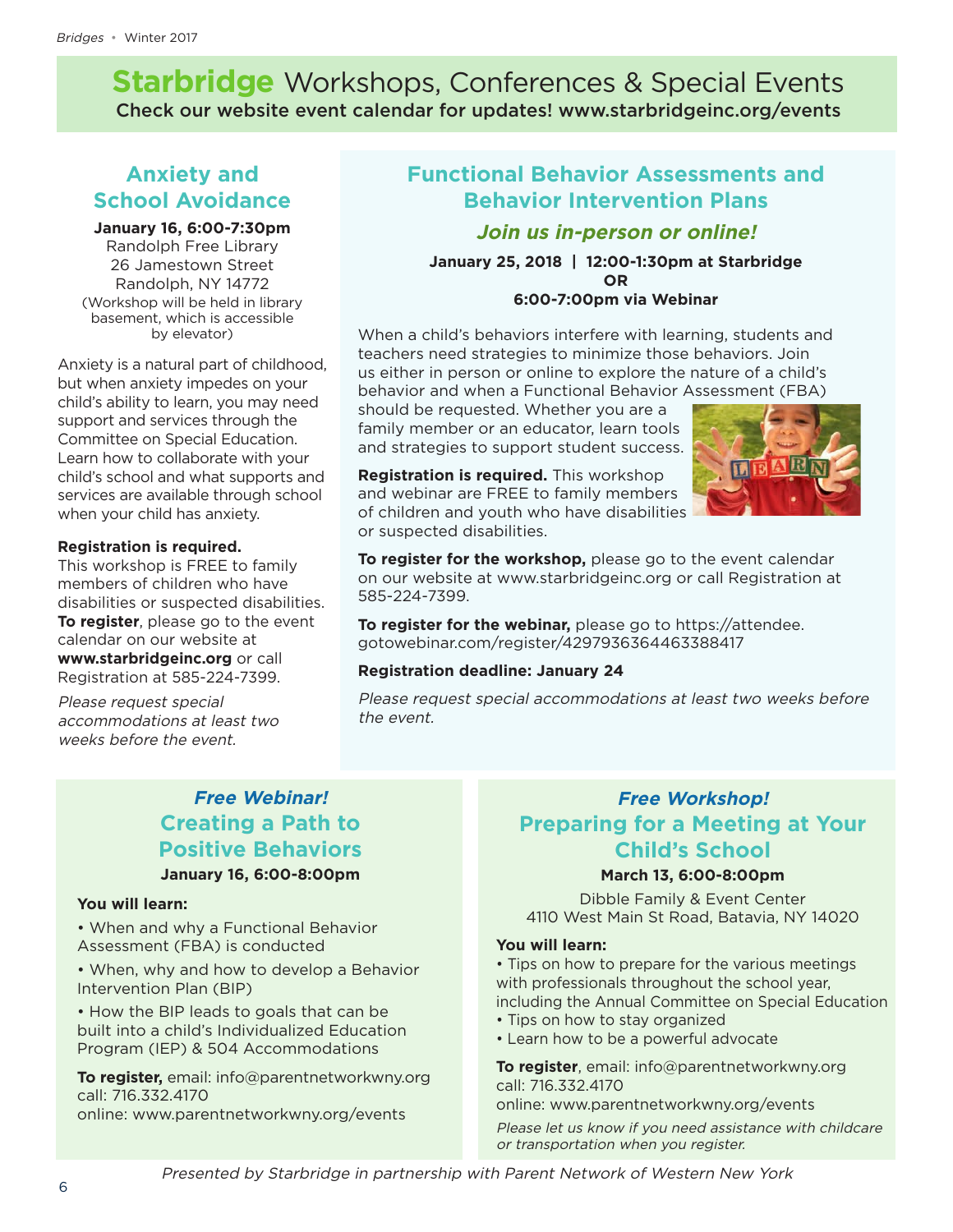

#### Discipline and Suspension:<br>Jnderstanding the Rights of *From the Editor:*<br>Students with Disabilities **Understanding the Rights of Students with Disabilities**

**January 25, 12:00-2:00pm** Exceptional Family Resources 1820 Lemoyne Ave, Syracuse, NY 13208

Did you know there is a difference and you much there is a amore more than  $\sim$ and discipline procedures for students with disabilities? Children with disabilities have specific rights under state and federal laws when it comes to suspensions and school discipline. This workshop will provide an overview of these rights and the process used for discipline and suspensions. Participants will **Presenter: Ashley Patronski** learn about Functional Behavioral Assessments and how to create a Assessments and now to create a<br>proactive behavior management plan to help avoid future conflict. proactive behavior management

Registration is required. This workshop is FREE to family members of children who have disabilities. **To register**, please alsabilities. **10 register**, piease<br>contact Karen Adams at 315-478-1462, ext. 337. advocation is required.

> Please request special accommodations at least two weeks before the event.

**OPWDD Family Education and Training Credit is available.**

#### **1650 YOU can help make**  $585-546$  phone  $985-56$ successes possible.

If you want a community that offers every child and adult the opportunities and supports they need to succeed, **please donate to Starbridge today**.

Donate online <http://www.starbridgeinc.org/appeal> or by mail: Starbridge Attn: Philanthropy 1650 South Avenue, Suite 200 Rochester, NY 14620

Starbridge is a not-for-profit agency. Your gift is 100% tax deductible.



**Wayne Finger Lakes BOCES** 



**Campus Conference Certainly challenges our ideas around This issue certainly challenges our ideas around** guardianship and who makes decisions for our kids. Many of us pursued guardianship with all good intentions, to protect our children for example, in

a critical health emergency. If my child was ill and couldn't speak for himself, would I want the medical staff making decisions for him or do we, his loving parents and guardians,  $RSE$ <br>make decisions<sup>2</sup> Among other scenarios, that's the way. make decisions? Among other scenarios, that's the way guardianship was presented to me a few years ago. My **Registration is required by Nov 29**. husband and I considered it a partnership much more than a dictatorship. We give Nick choices all the time and honor his decisions in every aspect of his life. Is being a guardian, even a very person-centered guardian, serving our son's best interests? the event calendar on our website at  $\alpha$ 

I have to admit my stomach turned when I considered that guardianship legally strips people of their civil rights and gives the power to make all decisions to the guardian. No one should have that much influence on another human being. So what do guardians do now who are considering changing this critical relationship? We can petition the court to reverse guardianship and the decision to do so would be decided by the court. It certainly is something to think about and possibly pursue in 2018.

\*\*\*\*\*

Wishing all of our readers happy holidays and a happy, peaceful 2018! **and national funders.**

**workshop for free thanks to the free thanks to the free thanks to the free thanks to the free thanks to the** 

Maria Schaertel



In school, at home, at work, in your community, Starbridge connects people with answers. Dreams with reality. The hope with the how.